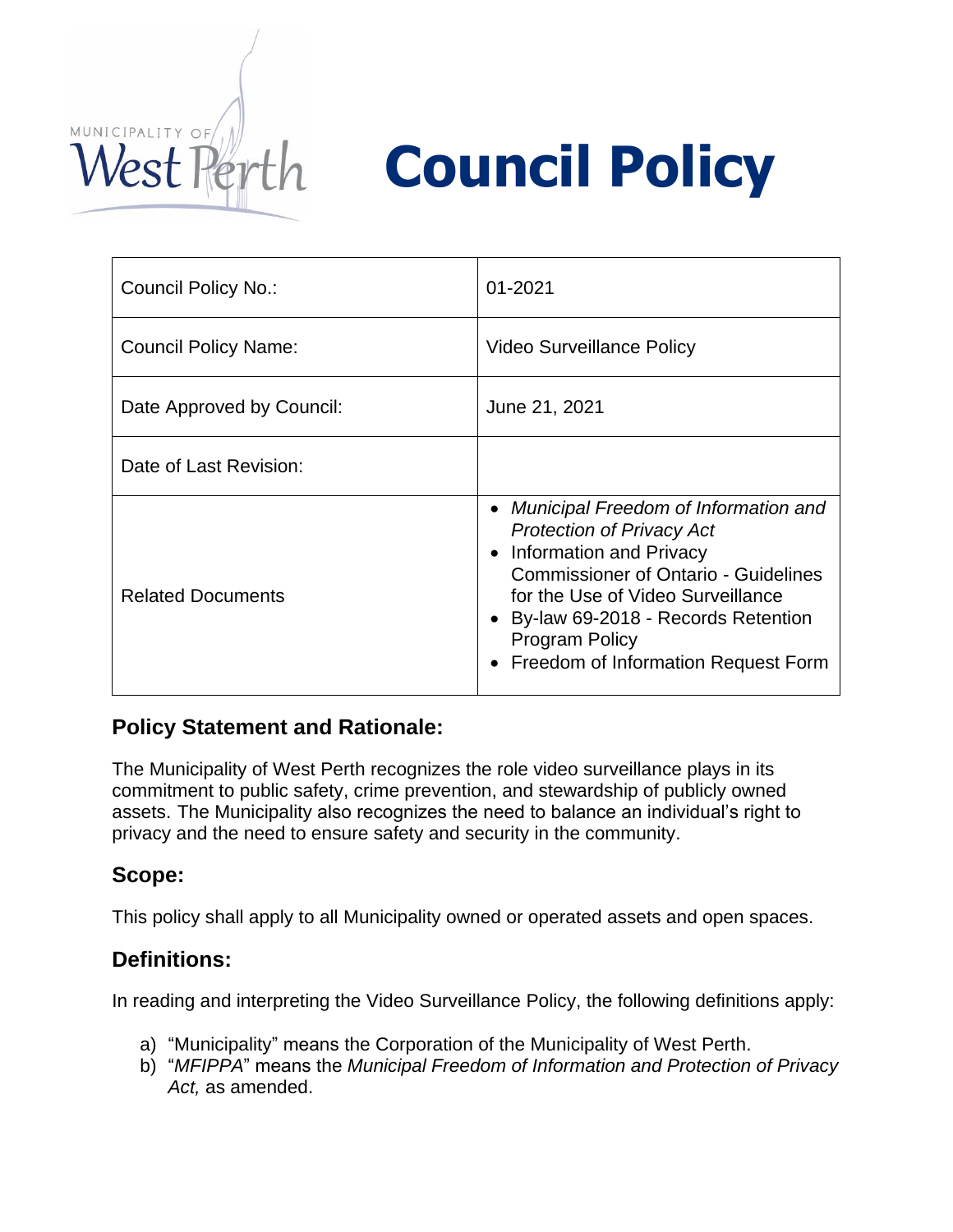# **Policy, Procedure and Implementation:**

#### **1.0 Video Surveillance**

- 1.01 Where warranted, the Municipality may use video surveillance systems in municipal owned or operated buildings and open spaces to deter and detect crime and anti-social behaviour such as theft, vandalism, and unauthorized entry.
- 1.02 Video Surveillance shall be used as part of a larger program that includes lighting, security patrols, and built environment design to promote public safety and security.
- 1.03 Video Surveillance shall be installed in a manner that minimizes privacy intrusions.

#### **2.0 Public Notification**

2.01 In accordance with section 29(2) of *MFIPPA* the public shall be notified that video surveillance is or may be in operation by clearly written signs displayed in video surveillance areas.

#### **3.0 Storage**

3.01 Information shall be collected, stored and accessed in accordance with municipality policies and by-laws, and shall conform to published guidelines and specific direction as may be provided by the Information and Privacy Commissioner of Ontario (IPC) from time to time.

#### 4.0 **Use of Information**

- 4.01 Information obtained through video surveillance shall only be used:
	- to investigate an incident involving the safety or security of people, facilities, or assets;
	- to provide law enforcement agencies with evidence related to an incident under police investigation;
	- to provide evidence as required to protect the Municipality's legal rights;
	- to respond to a request for information under *MFIPPA*;
	- to investigate an incident involving an insurance claim that involves the Municipality.